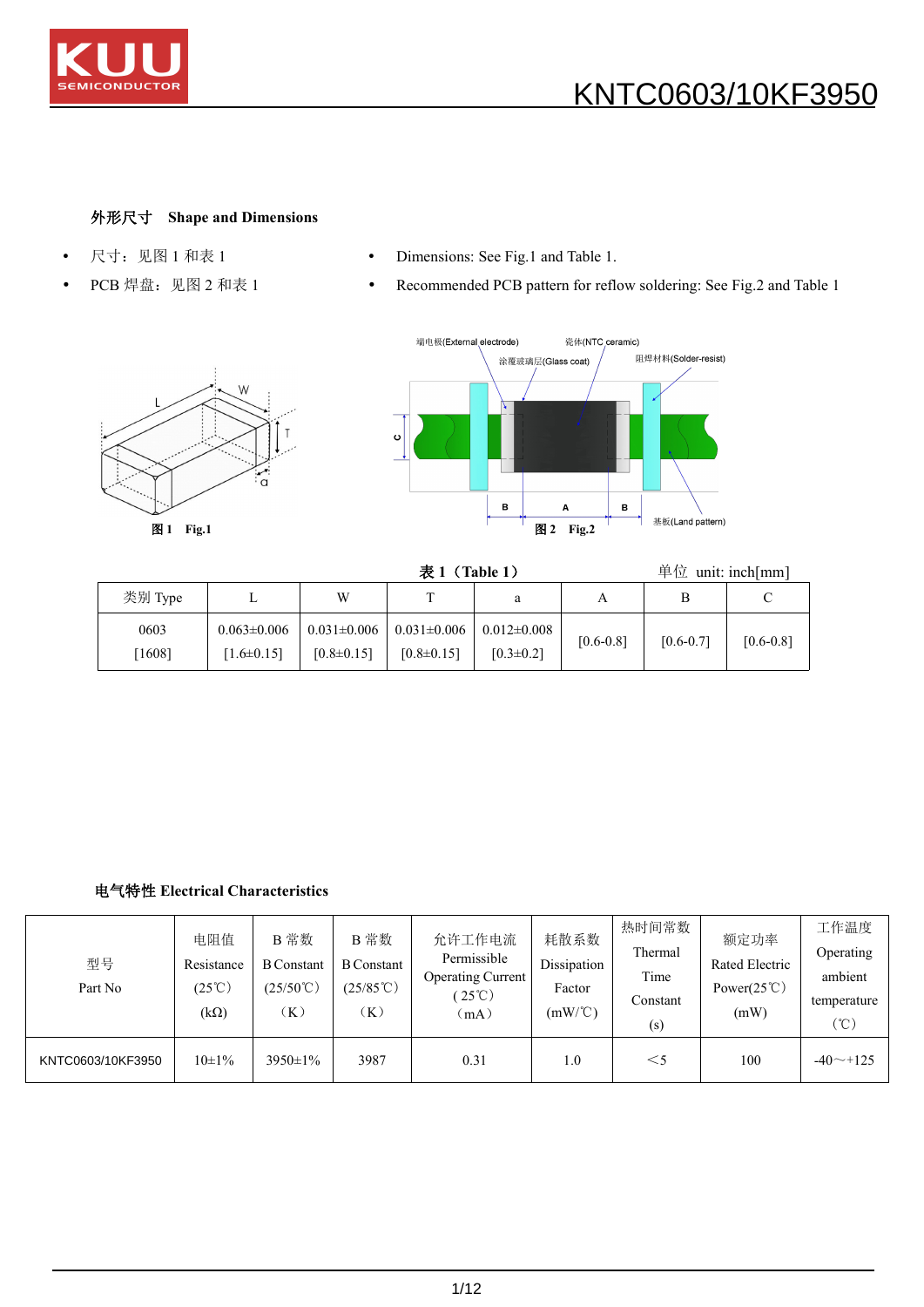## 检验和测试程序

#### 测试条件

如无特别规定,检验和测试的标准大气环境条件如下: a. 环境温度:20±15℃; b. 相对湿度:65±20%; c. 气压:86 kPa~106 kPa 如果对测试结果有异议,则在下述条件下测试: a. 环境温度:25±2℃; b. 相对湿度:65±5% c. 气压:86kPa ~ 106kPa

#### **Test and Measurement Procedures**

#### **Test Conditions**

Unless otherwise specified, the standard atmospheric conditions for measurement/test as:

a. Ambient Temperature: 20±15℃

b. Relative Humidity: 65±20%

c. Air Pressure: 86kPa to 106kPa

If any doubt on the results, measurements/tests should be made within the following limits:

- a. Ambient Temperature: 25±2℃
- b. Relative Humidity: 65±5%

**Inspection Equipment**

Visual Examination:  $20 \times$  magnifier

c. Air Pressure: 86kPa to 106kPa

Resistance value test: Thermistor resistance tester

## 检查设备

外观检查:20 倍放大镜; 阻值检查:热敏电阻测试仪

#### 电性测试 **Electrical Test**

| 序号 No.         | 项目 Items                                                            | 测试方法及备注 Test Methods and Remarks                                                                                                                                                                                                                                                                                                                                                                                                                                |  |  |  |  |  |
|----------------|---------------------------------------------------------------------|-----------------------------------------------------------------------------------------------------------------------------------------------------------------------------------------------------------------------------------------------------------------------------------------------------------------------------------------------------------------------------------------------------------------------------------------------------------------|--|--|--|--|--|
| $\mathbf{1}$   | 25℃零功率电阻值<br>Nominal Zero-Power Resistance at<br>$25^{\circ}C(R25)$ | 环境温度 Ambient temperature: 25±0.05℃                                                                                                                                                                                                                                                                                                                                                                                                                              |  |  |  |  |  |
| $\overline{c}$ | B 值常数<br>Nominal B Constant                                         | 分别在环境温度 25±0.05℃, 50±0.05℃或 85±0.05℃下测量电阻值。<br>Measure the resistance at the ambient temperature of $25\pm0.05^{\circ}\text{C}$ , $50\pm0.05^{\circ}\text{C}$ or<br>$85 \pm 0.05$ °C.<br>$B(25-50^{\circ}\text{C}) = \frac{\ln R_{25} - \ln R_{50}}{1/T_{25} - 1/T_{50}}$ $B(25-85^{\circ}\text{C}) = \frac{\ln R_{25} - \ln R_{85}}{1/T_{25} - 1/T_{85}}$<br>T: 绝对温度 (K) Absolute temperature (K)                                                              |  |  |  |  |  |
| $\mathfrak{Z}$ | 热时间常数<br>Thermal Time Constant                                      | 在零功率条件下, 当热敏电阻的环境温度发生急剧变化时, 热敏电阻元件产生<br>最初温度 T0 与最终温度 T1 两者温度差的 63.2%的温度变化所需要的时间, 通<br>常以秒(S)表示。<br>The total time for the temperature of the thermistor to change by 63.2% of the<br>difference from ambient temperature $T_0$ (°C) to $T_1$ (°C) by the drastic change of the<br>power applied to thermistor from Non-zero Power to Zero-Power state, normally<br>expressed in second(S).<br>$T_1$<br>X<br>Temperature<br>63.2%<br>地<br>頭<br>$T_0$<br>时间 Time |  |  |  |  |  |

2/12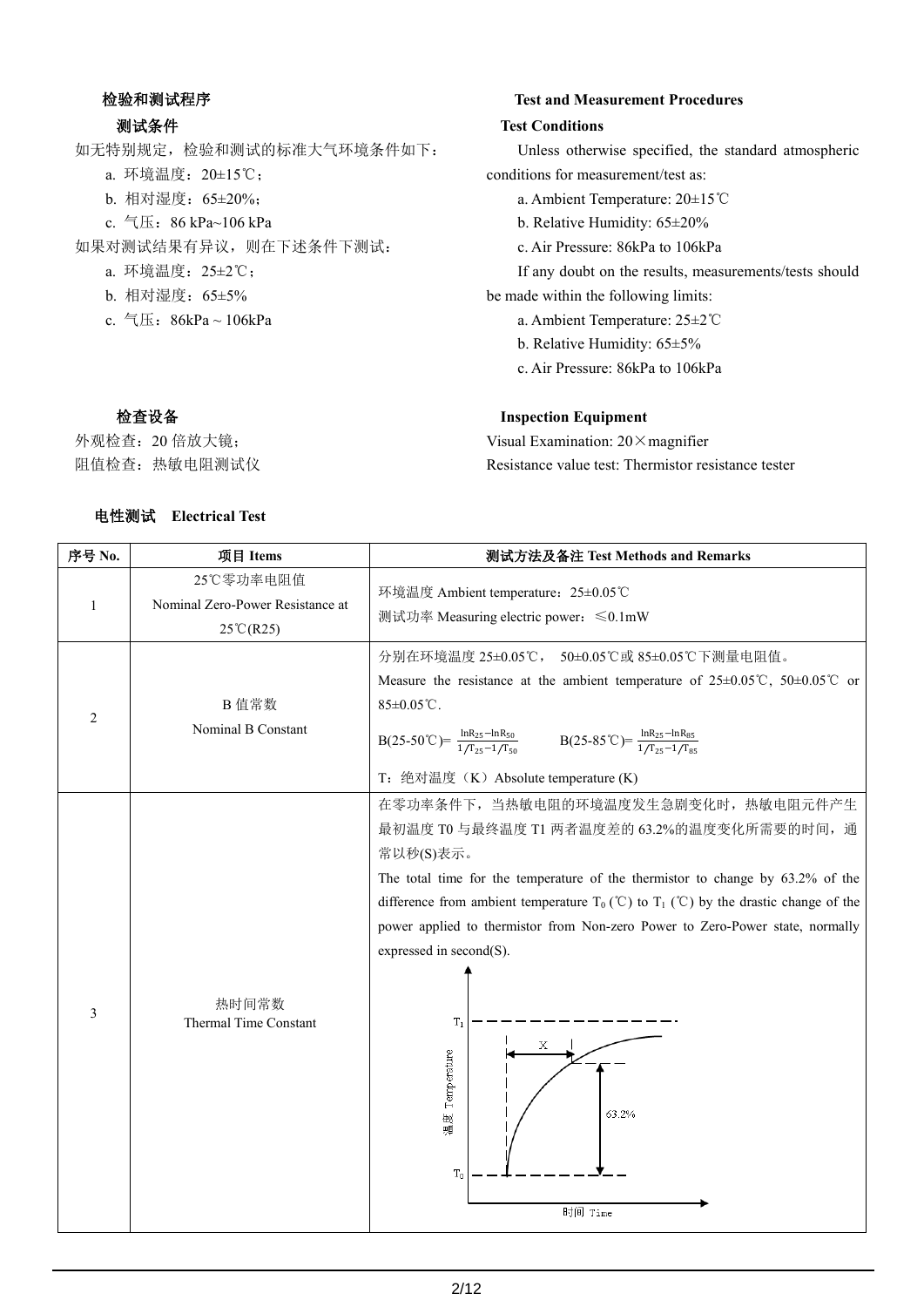|   |                                         | 在一定环境温度下, NTC 热敏电阻通过自身发热使其温度升高 1℃时所需要的                                                 |  |  |  |
|---|-----------------------------------------|----------------------------------------------------------------------------------------|--|--|--|
|   |                                         | 功率, 通常以 mW/℃表示。可由下面公式计算:                                                               |  |  |  |
|   |                                         | The required power which makes the NTC thermistor body temperature raise $1^{\circ}$ C |  |  |  |
| 4 | 耗散系数                                    | through self-heated, normally expressed in milliwatts per degree Celsius (mW/°C). It   |  |  |  |
|   | Dissipation Factor                      | can be calculated by the following formula:                                            |  |  |  |
|   |                                         |                                                                                        |  |  |  |
|   |                                         | $\delta = \frac{W}{T-T_0}$                                                             |  |  |  |
|   |                                         |                                                                                        |  |  |  |
|   | 额定功率                                    | 在环境温度25℃下因自身发热使表面温度升高100℃所需要的功率。                                                       |  |  |  |
| 5 | <b>Rated Power</b>                      | The necessary electric power makes thermistor's temperature rise $100^{\circ}$ C by    |  |  |  |
|   |                                         | self-heating at ambient temperature 25 ℃.                                              |  |  |  |
|   |                                         | 在静止空气中通过自身发热使其升温为1℃的电流。                                                                |  |  |  |
| 6 | 允许工作电流<br>Permissible operating current | The current that keep body temperature of chip NTC on the PC board in still air        |  |  |  |
|   |                                         | rising $1^{\circ}$ C by self-heating.                                                  |  |  |  |

# 信赖性试验 **Reliability Test**

| 项目<br><b>Items</b> | 测试标准<br><b>Standard</b> | 测试方法及备注<br><b>Test Methods and Remarks</b>                                          | 要求<br><b>Requirements</b>                                |
|--------------------|-------------------------|-------------------------------------------------------------------------------------|----------------------------------------------------------|
|                    |                         | 将晶片焊接在测试基板上(如右图所示的环氧玻璃布板), 按箭头                                                      | 端电极无脱落且瓷体无损伤。                                            |
|                    |                         | 所示方向施加作用力;                                                                          | No removal or split of the termination                   |
|                    |                         | Solder the chip to the testing jig (glass epoxy board shown in the right)           | or other defects shall occur.                            |
|                    |                         | using eutectic solder. Then apply a force in the direction of the arrow.            |                                                          |
| 端头附着力<br>Terminal  | IEC 60068-2-21          |                                                                                     | 晶片<br>Chip <sup>-</sup>                                  |
| Strength           |                         | 尺寸 Size<br>保持时间 Duration<br>$\mathbf{F}$                                            |                                                          |
|                    |                         | 0201, 0402, 0603<br>5N<br>$10 \pm 1s$                                               |                                                          |
|                    |                         | 0805<br>10N                                                                         | MMM                                                      |
|                    |                         |                                                                                     | 焊盘<br>环氧玻璃布板<br>Glass Epoxy Board<br><b>Mounting Pad</b> |
|                    |                         |                                                                                     |                                                          |
|                    |                         | 将晶片焊接在测试基板上(如右图所示的环氧玻璃布板), 按下图                                                      | 无外观损伤。<br>$\odot$                                        |
|                    |                         | 箭头所示方向施加作用力;                                                                        | No visible damage.                                       |
|                    |                         | Solder the chip to the test jig (glass epoxy board shown in the right)              | $\Delta$ R25/R25   $\leq$ 5%<br>$\circled{2}$            |
|                    |                         | using a eutectic solder. Then apply a force in the direction shown as               |                                                          |
|                    |                         | follow;                                                                             | 单位 unit: mm                                              |
|                    |                         |                                                                                     | 类型 Type<br>$\mathbf b$<br>a<br>$\mathbf c$               |
|                    |                         |                                                                                     | 0.25<br>0.3<br>0.3<br>0201                               |
| 抗弯强度               |                         |                                                                                     | 0.5<br>0402<br>0.4<br>1.5                                |
| Resistance         | IEC 60068-2-21          | 弯曲量<br>45<br>Flexure                                                                | 1.2<br>0603<br>1.0<br>3.0                                |
| to Flexure         |                         | 45                                                                                  | 1.2<br>0805<br>4.0<br>1.65                               |
|                    |                         | 施压速度<br>保持时间<br>尺寸<br>弯曲变形量<br>Pressurizing<br>Size<br>Flexure<br>Duration<br>Speed | $\Phi$ 4.5                                               |
|                    |                         | 0201,<br>1 <sub>mm</sub>                                                            |                                                          |
|                    |                         | $<$ 0.5mm/s<br>$10\pm1s$<br>0402, 0603, 0805<br>2mm                                 | 100                                                      |
|                    |                         |                                                                                     |                                                          |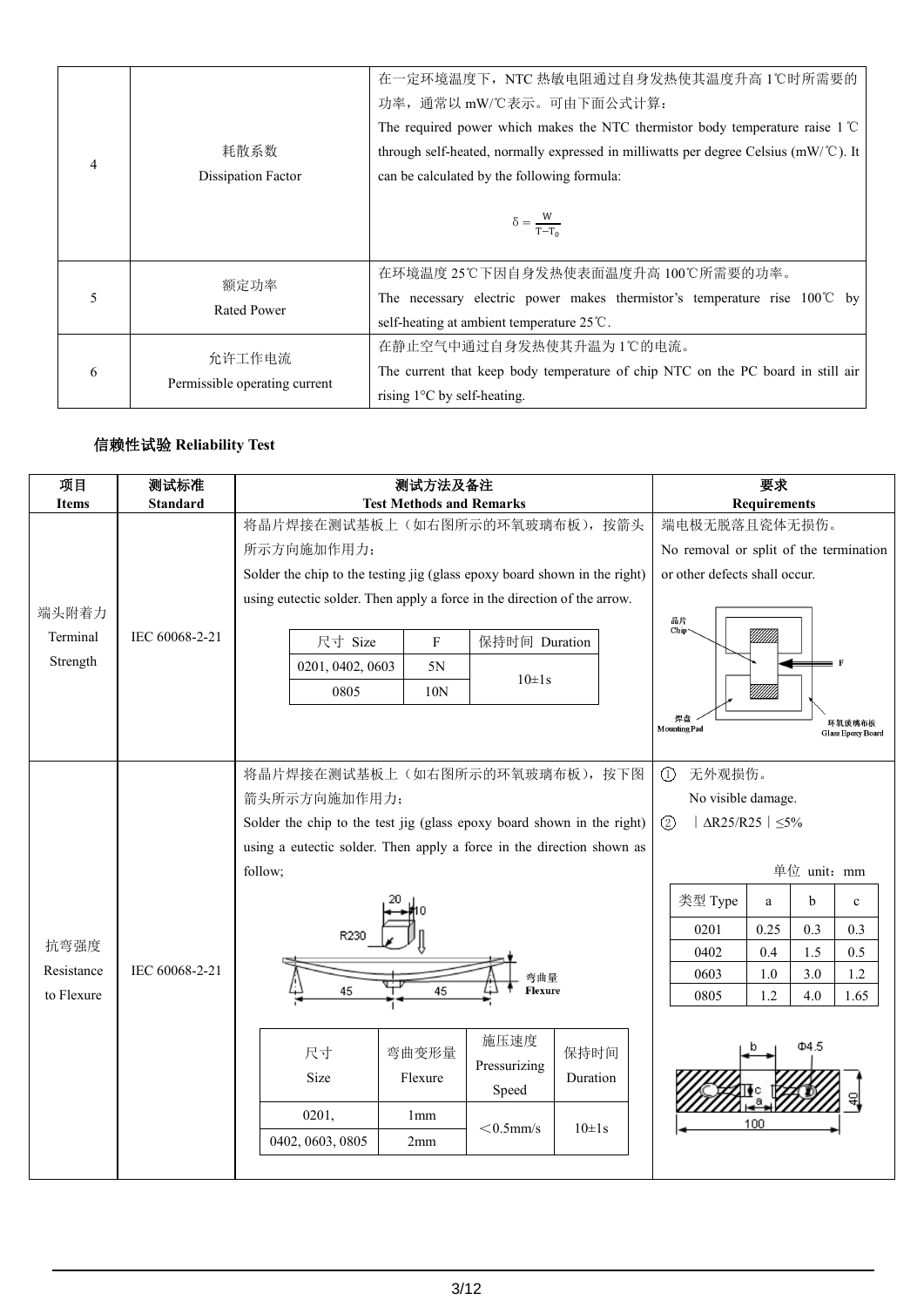|               |                | 将晶片焊接在测试基板上(如右图所示的环氧玻璃布板);<br>(1)                                                | 无外观损伤。                                                                                                           |  |  |
|---------------|----------------|----------------------------------------------------------------------------------|------------------------------------------------------------------------------------------------------------------|--|--|
|               |                | Solder the chip to the testing jig (glass epoxy board shown in the               | No visible damage.                                                                                               |  |  |
|               |                | left) using eutectic solder.                                                     |                                                                                                                  |  |  |
|               |                | 晶片以全振幅为 1.5mm 进行振动, 频率范围为 10Hz ~55 Hz;<br>(2)                                    |                                                                                                                  |  |  |
|               |                | The chip shall be subjected to a simple harmonic motion having                   | 铜箔 Cupad<br>阻焊膜 Solder mask                                                                                      |  |  |
|               |                | total amplitude of 1.5mm, the frequency being varied uniformly                   | 1922 VZA VZA 1922                                                                                                |  |  |
| 振动            | IEC 60068-2-80 | between the approximate limits of 10 and 55 Hz.                                  | $\overline{\mathbf{z}}$<br>w<br>$\mathbf{z}$<br>$\overline{Z}$                                                   |  |  |
| Vibration     |                | 振动频率按 10Hz→55Hz→10Hz 循环, 周期为 1 分钟, 在空间<br>(3)                                    | <i>VA</i><br>环氧玻璃布板Glass Epoxy Board                                                                             |  |  |
|               |                | 三个互相垂直的方向上各振动2小时(共6小时)。                                                          |                                                                                                                  |  |  |
|               |                | The frequency ranges from 10 to 55 Hz and return to 10 Hz shall                  |                                                                                                                  |  |  |
|               |                | be traversed in approximately 1 minute. This motion shall be                     |                                                                                                                  |  |  |
|               |                | applied for a period of 2 hours in each 3mutually perpendicular                  |                                                                                                                  |  |  |
|               |                | directions (total of 6 hours).                                                   |                                                                                                                  |  |  |
| 坠落            |                | 从 1m 的高度让晶片自由坠落至水泥地面 10 次。                                                       | 无外观损伤。                                                                                                           |  |  |
| Dropping      | IEC 60068-2-32 | Drop a chip 10 times on a concrete floor from a height of 1 meter.               | No visible damage.                                                                                               |  |  |
|               |                |                                                                                  | 无外观损伤;<br>$\left( 1\right)$                                                                                      |  |  |
|               |                | 焊接温度 Solder temperature: 245±5℃.<br>∪<br>浸渍时间 Duration: 3±0.3s.                  | No visible damage.                                                                                               |  |  |
| 可焊性           | IEC 60068-2-58 | ②<br>焊锡成分 Solder: Sn/3.0Ag/0.5Cu.<br>(3)                                         | 元件端电极的焊锡覆盖率不小于<br>(2)                                                                                            |  |  |
| Solderability |                | 助焊剂 Flux: (重量比) 25%松香和 75%酒精<br>$\left( 4\right)$                                | 95%                                                                                                              |  |  |
|               |                | 25% Resin and 75% ethanol in weight.                                             | Wetting<br>shall<br>95%<br>exceed                                                                                |  |  |
|               |                |                                                                                  | coverage.                                                                                                        |  |  |
|               |                | 焊接温度 Solder temperature: 260±5℃.<br>$\circ$                                      |                                                                                                                  |  |  |
|               |                | 浸渍时间 Duration: 10±1s.<br>(2)                                                     |                                                                                                                  |  |  |
| 耐焊性           |                | 焊锡成分 Solder: Sn/3.0Ag/0.5Cu.<br>(3)                                              | 无外观损伤;<br>$\circ$                                                                                                |  |  |
| Resistance    | IEC 60068-2-58 | 助焊剂 Flux: (重量比) 25%松香和 75%酒精<br>(4)                                              | No visible damage.                                                                                               |  |  |
| to Soldering  |                | 25% Resin and 75% ethanol in weight.                                             | $ \Delta R25/R25  \leq 5\%$<br>$\circled{2}$                                                                     |  |  |
| Heat          |                | 试验后标准条件下放置 1~2 小时后测量。<br>(5)                                                     | $\Delta B/B$   $\leq$ 2%<br>$\circled{3}$                                                                        |  |  |
|               |                | The chip shall be stabilized at normal condition for $1~2$ hours                 |                                                                                                                  |  |  |
|               |                | before measuring.                                                                |                                                                                                                  |  |  |
|               |                | 无负载于下表所示的环境条件下重复5次。<br>$\left( 1\right)$                                         |                                                                                                                  |  |  |
|               |                | 5 cycles of following sequence without loading.                                  |                                                                                                                  |  |  |
|               |                | 步骤 Step<br>温度 Temperature<br>时间 Time                                             |                                                                                                                  |  |  |
| 温度周期          |                | -40 $\pm$ 5 $\degree$ C<br>$30\pm 3$ min                                         | 无外观损伤;<br>$\odot$                                                                                                |  |  |
| Temperature   | IEC 60068-2-14 | $\overline{2}$<br>$25 \pm 2^{\circ}$ C<br>$5 \pm 3$ min                          | No visible damage.                                                                                               |  |  |
| cycling       |                | 3<br>$125 \pm 2^{\circ}$ C<br>$30\pm3$ min                                       | $ \Delta R25/R25  \leq 3\%$<br>$\circled{2}$                                                                     |  |  |
|               |                | $25 \pm 2^{\circ}$ C<br>$5 \pm 3$ min<br>$\overline{4}$<br>试验后标准条件下放置 1~2 小时后测量。 | $ \Delta B/B  \leq 2\%$<br>$\circled{3}$                                                                         |  |  |
|               |                | (2)<br>The chip shall be stabilized at normal condition for $1~2$ hours          |                                                                                                                  |  |  |
|               |                | before measuring.                                                                |                                                                                                                  |  |  |
|               |                |                                                                                  |                                                                                                                  |  |  |
|               |                | 在 125±5℃空气中, 无负载放置 1000±24 小时。<br>(1)                                            | 无外观损伤;<br>$\left( 1\right)$                                                                                      |  |  |
| 高温存放          |                | 125±5℃ in air, for 1000±24 hours without loading.                                | No visible damage.<br>$  \Delta R25/R25   \leq 5\%$<br>$\circled{2}$<br>$ \Delta B/B  \leq 2\%$<br>$\circled{3}$ |  |  |
| Resistance    | IEC 60068-2-2  | 试验后标准条件下放置 1~2 小时后测量。<br>(2)                                                     |                                                                                                                  |  |  |
| to dry heat   |                | The chip shall be stabilized at normal condition for $1~2$ hours                 |                                                                                                                  |  |  |
|               |                | before measuring.                                                                |                                                                                                                  |  |  |
|               |                |                                                                                  |                                                                                                                  |  |  |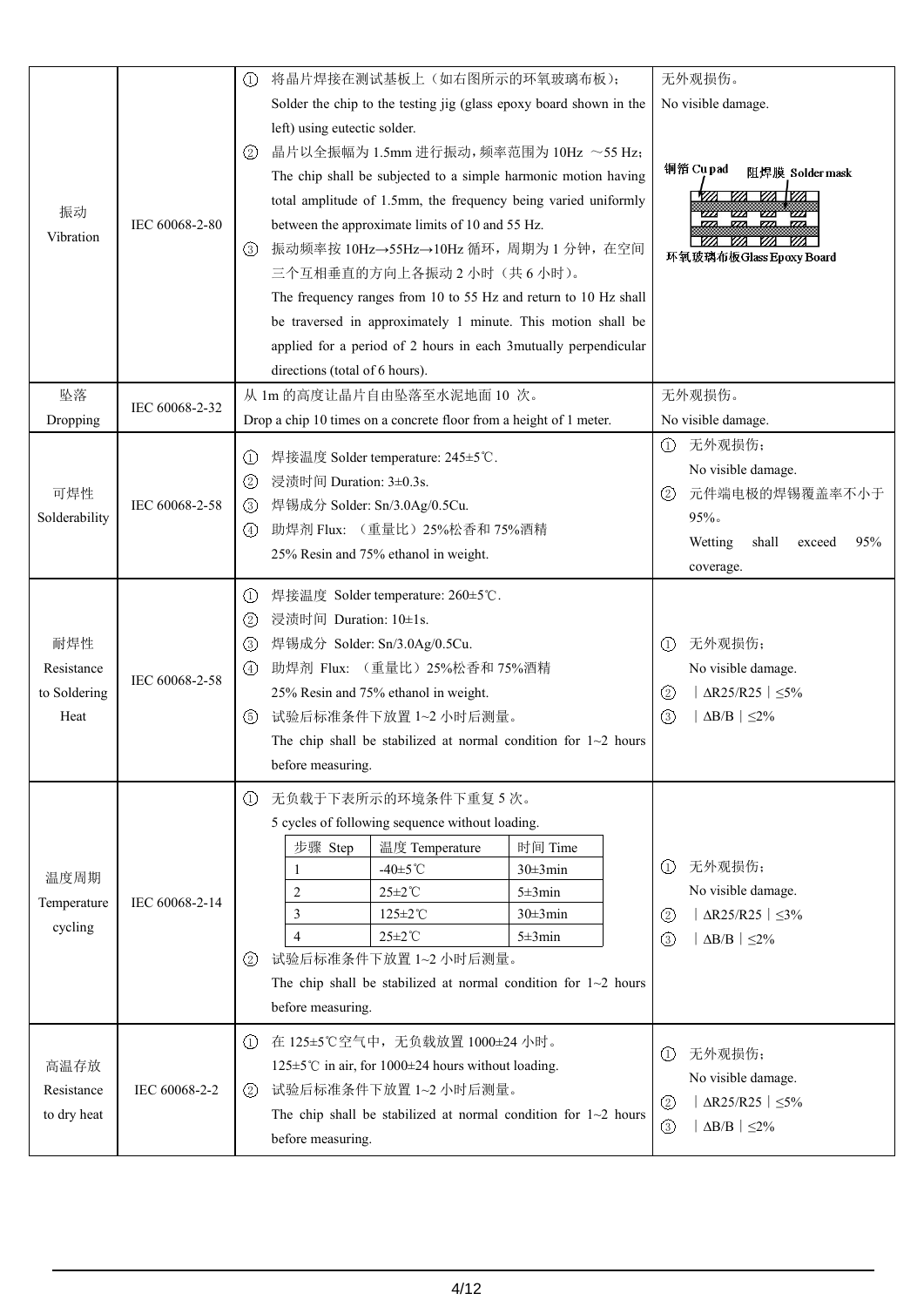| 低温存放<br>Resistance<br>to cold                        | IEC 60068-2-1         | 在-40±3℃空气中, 无负载放置 1000±24 小时。<br>$\left( 1\right)$<br>-40 $\pm$ 3°C in air, for 1000 $\pm$ 24 hours without loading.<br>试验后标准条件下放置 1~2 小时后测量。<br>(2)<br>The chip shall be stabilized at normal condition for $1~2$ hours<br>before measuring.                            | 无外观损伤;<br>(1)<br>No visible damage.<br>$\Delta R25/R25$   $\leq$ 5%<br>$\circled{2}$<br>$\circled{3}$<br>$\Delta B/B$   $\leq$ 2%        |
|------------------------------------------------------|-----------------------|--------------------------------------------------------------------------------------------------------------------------------------------------------------------------------------------------------------------------------------------------------------------------|------------------------------------------------------------------------------------------------------------------------------------------|
| 湿热存放<br>Resistance<br>to damp heat                   | IEC 60068-2-78        | 在 40±2℃, 相对湿度 90~95%空气中, 无负载放置 1000±24 小<br>(1)<br>时。<br>$40\pm2\degree$ C, 90~95%RH in air, for 1000 $\pm$ 24 hours without loading.<br>$\circled{2}$<br>试验后标准条件下放置 1~2 小时后测量。<br>The chip shall be stabilized at normal condition for $1~2$ hours<br>before measuring. | 无外观损伤;<br>(1)<br>No visible damage.<br>$\Delta$ R25/R25 $\leq$ 3%<br>$\left( 2\right)$<br>$\Delta B/B$   $\leq$ 2%<br>$\left( 3 \right)$ |
| 高温负荷<br>Resistance<br>to high<br>temperature<br>load | IEC 60539-1<br>5.25.4 | 在 85±2℃空气中, 施加允许工作电流 1000±48 小时。<br>(1)<br>85±2°C in air with permissive operating current for 1000±48 hours<br>$\circled{2}$<br>试验后标准条件下放置 1~2 小时后测量。<br>The chip shall be stabilized at normal condition for $1~2$ hours<br>before measuring.                          | 无外观损伤;<br>(1)<br>No visible damage.<br>$\circled{2}$<br>$\Delta$ R25/R25 $\leq$ 5%<br>$\circledS$<br>$\Delta B/B$   $\leq$ 2%            |

## 编带 **Taping**

| 类型 Type                    | 0201           | 0402             | 0603           | 0805           |  |  |
|----------------------------|----------------|------------------|----------------|----------------|--|--|
| 编带厚度<br>Tape thickness(mm) | $0.5 \pm 0.15$ | $0.5 \pm 0.15$   | $0.8 \pm 0.15$ | $0.85 \pm 0.2$ |  |  |
| 编带材质<br>Tape material      |                | 纸带<br>Paper Tape |                |                |  |  |
| 每盘数量<br>Quantity per Reel  | 15K            | 10K              | 4K             | 4K             |  |  |

# (1) 编带图 Taping Drawings

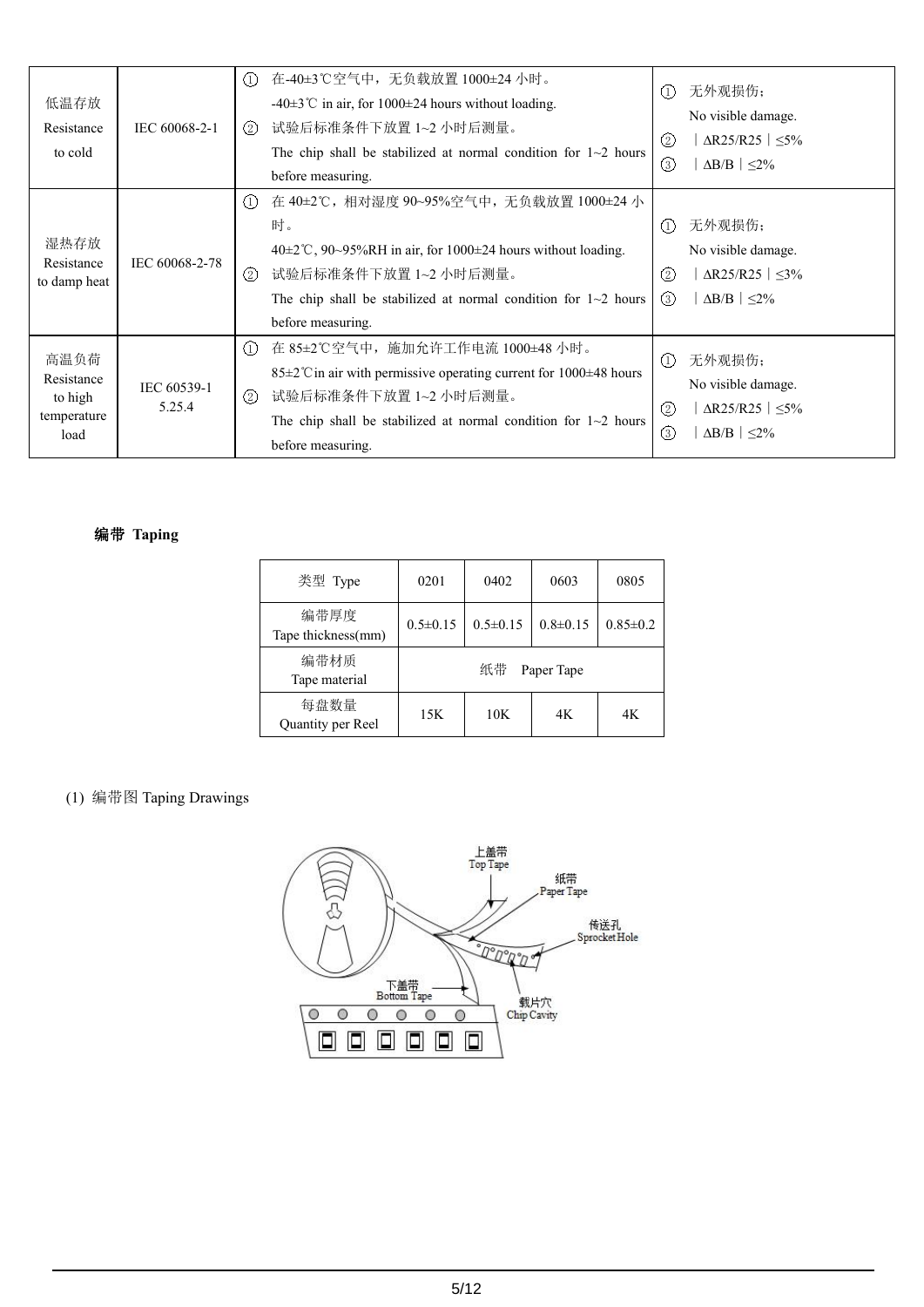#### (2) 纸带尺寸 Paper Tape Dimensions (单位 Unit: mm)

0201 系列 0402 系列











(3) 卷盘尺寸 Reel Dimensions(单位 Unit:mm)



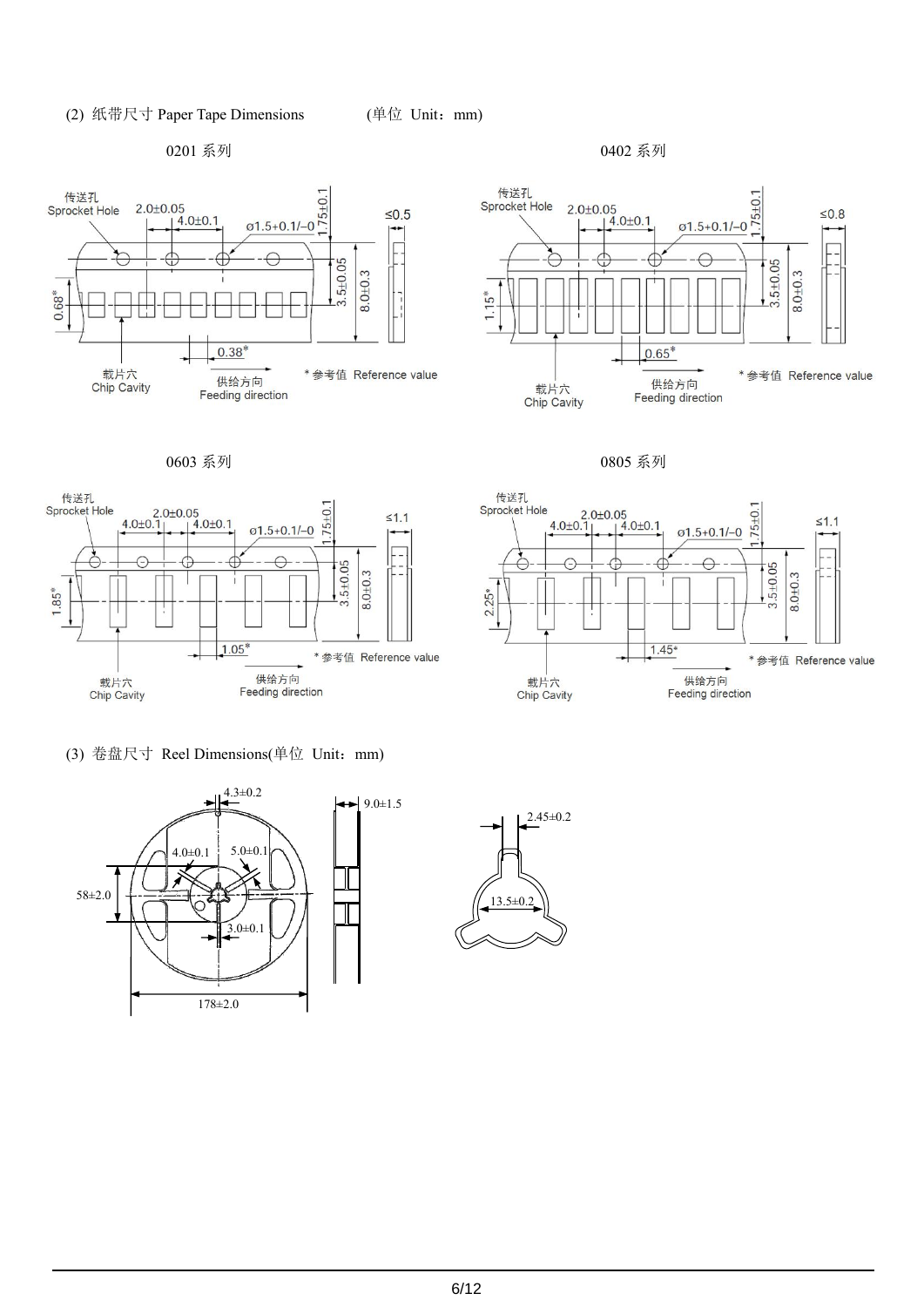## はんしょう はんしょう はんしょう はんしょう はんしょう はんしょう はんしょう はんしゅう はんしゅう しょうしょう

## 储存条件

- a. 储存温度:-10℃~40℃
- b. 相对湿度:≤75%RH
- c. 避免接触粉尘、腐蚀性气氛和阳光
- 储存期限:产品交付后 **6** 个月

## 注意事项

# • 热敏电阻不可在以下条件下工作或储存: **•** The

- (1) 腐蚀性气体或还原性气体
- (氯气、硫化氢气体、氨气、硫酸气体、一氧化氮等)。
- (2) 挥发性或易燃性气体
- (3) 多尘条件
- (4) 高压或低压条件
- (5) 潮湿场所
- (6) 存在盐水、油、化学液体或有机溶剂的场所
- (7) 强烈振动
- (8) 存在类似有害条件的其他场所
- 热敏电阻的陶瓷属于易碎材料,使用时不可 施加过大压力或冲击。
- 热敏电阻不可在超过目录规定的温度范围情 况下工作。

#### **Storage**

## **Storage Conditions**

- a. Storage Temperature: -10℃~40℃
- b. Relative Humidity:  $\leq 75\%$ RH
- c. Keep away from corrosive atmosphere and sunlight.
- **Period of Storage: 6 Months after delivery**

## **Notes** & **Warnings**

- thermistors shall not be operated and stored under the following environmental condition:
- (1) Corrosive or deoxidized atmospheres

(such as chlorine, sulfurated hydrogen, ammonia, sulfuric

- acid, nitric oxide and so on)
- (2) Volatile or inflammable atmospheres
- (3) Dusty condition
- (4) Excessively high orlow pressure condition
- (5) Humid site

(6) Places with brine, oil, chemical liquid or organic solvent

(7) Intense vibration

(8) Places with analogously deleterious conditions

- The ceramic body of the thermistors is fra ile, g no excessive pressure or impact shall be exerted on it.
- The thermistors shall not be operated beyond the specified "Operating Temperature Range" in the catalog.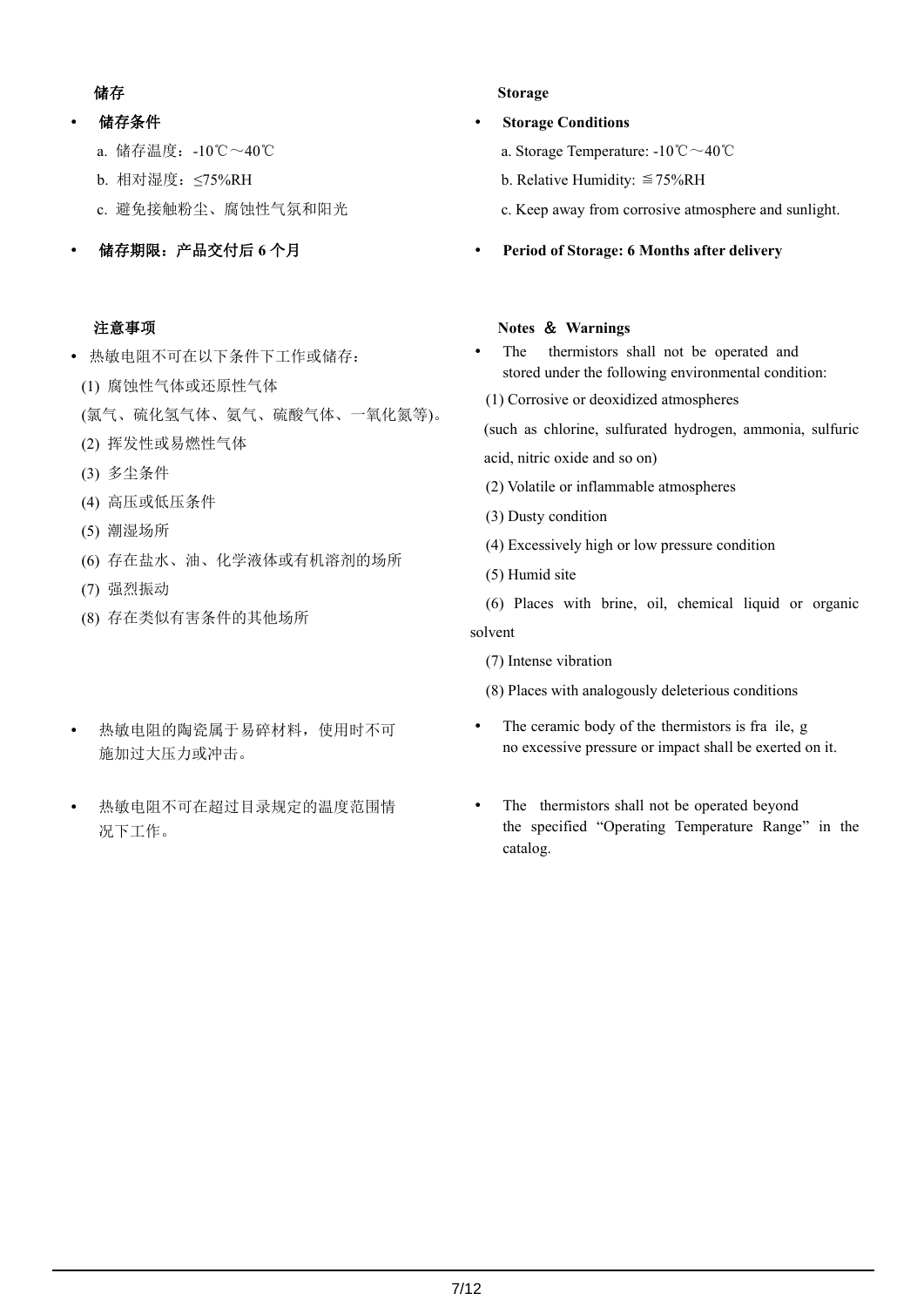# 建议焊接条件

# 回流焊

温升 1~2℃/sec. 预热:150~170℃/90±30 sec. 大于 240℃时间:20~40sec 峰值温度: 最高 260℃/10 sec. 焊锡:96.5Sn/3.0Ag/0.5Cu 回流焊:最多2次

#### **10 Recommended Soldering Technologies**

#### **Re-flowing Profile**

1~2℃/sec. Ramp

Pre-heating: 150~170℃/90±30 sec.

Time above 240℃: 20~40 sec.

Peak temperature: 260℃Max./10 sec.

Solder paste: 96.5Sn/3.0Ag/0.5Cu

Max.2 times for re-flowing



#### 手工焊

烙铁功率:最大 20W 预热:150℃/60sec. 烙铁头温度:最高 280℃ 焊接时间: 最多 3sec. 焊锡:96.5Sn/3.0Ag/0.5Cu 手工焊:最多1次

#### **Iron Soldering Profile**

Iron soldering power: Max.20W

Pre-heating: 150℃/60sec.

Soldering Tip temperature: 280℃Max.

Soldering time: 3 sec Max.

Solder paste: 96.5Sn/3.0Ag/0.5Cu

Max.1 times for iron soldering

[注:不要使烙铁头接触到端头]

[Note: Take care not to apply the tip of the soldering iron to the terminal electrodes.]

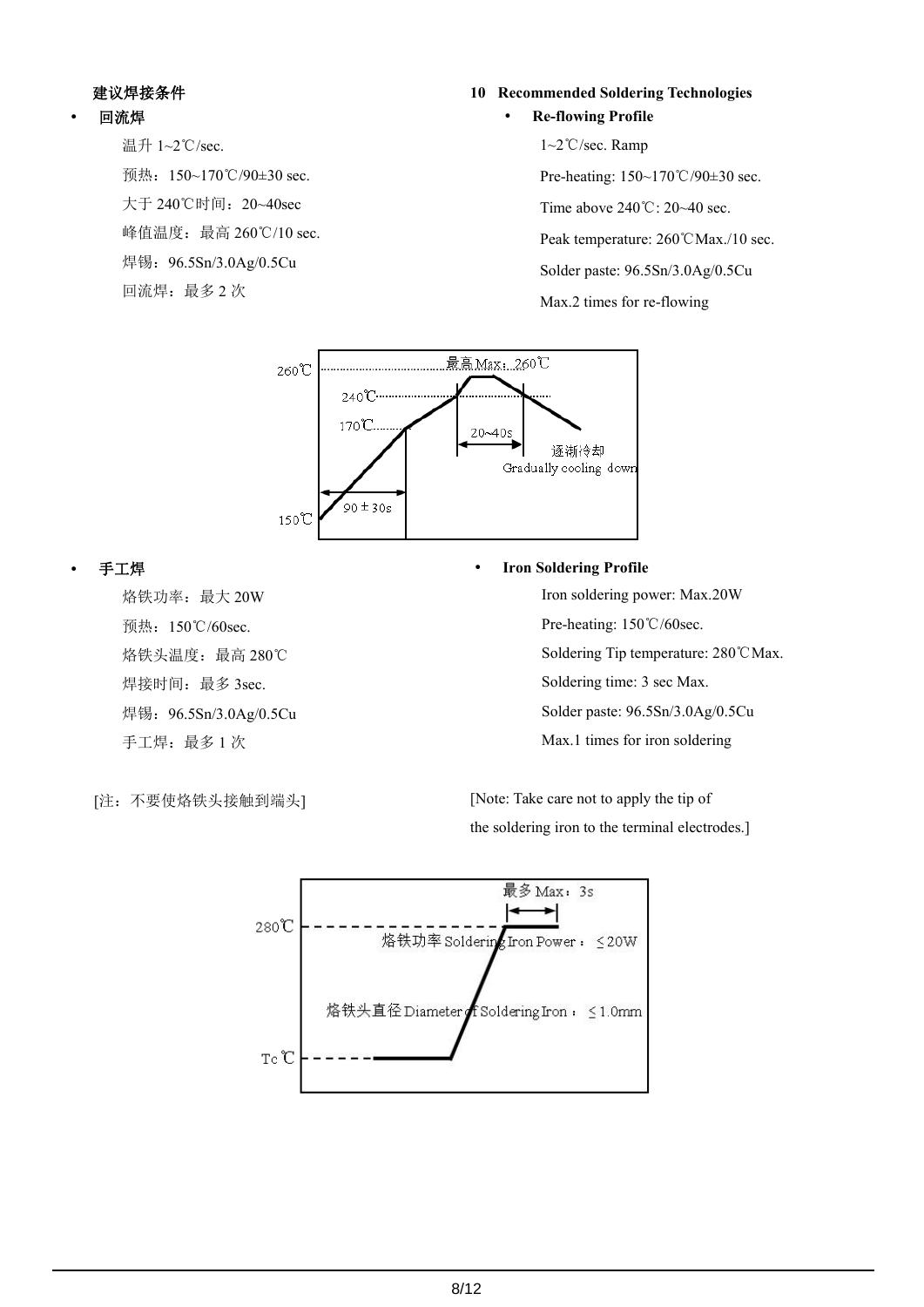| 温度                      | R 最小值        | R中心值          | R 最大值        | 阻值公差     | 温度公差           |
|-------------------------|--------------|---------------|--------------|----------|----------------|
| Temp. $({\mathcal{C}})$ | R_Min (Kohm) | R_Cent (Kohm) | R_Max (Kohm) | Res TOL. | Temp. TOL.(°C) |
| $-40$                   | 329.927      | 345.275       | 361.300      | 4.64%    | 0.67           |
| $-39$                   | 308.651      | 322.791       | 337.545      | 4.57%    | 0.66           |
| $-38$                   | 288.892      | 301.925       | 315.514      | 4.50%    | 0.66           |
| $-37$                   | 270.532      | 282.549       | 295.071      | 4.43%    | 0.65           |
| $-36$                   | 253.464      | 264.549       | 276.091      | 4.36%    | 0.65           |
| $-35$                   | 237.587      | 247.816       | 258.459      | 4.29%    | 0.64           |
| $-34$                   | 222.812      | 232.254       | 242.072      | 4.23%    | 0.64           |
| $-33$                   | 209.055      | 217.774       | 226.833      | 4.16%    | 0.63           |
| $-32$                   | 196.239      | 204.292       | 212.655      | 4.09%    | 0.63           |
| $-31$                   | 184.293      | 191.735       | 199.457      | 4.03%    | 0.62           |
| $-30$                   | 173.153      | 180.032       | 187.165      | 3.96%    | 0.61           |
| $-29$                   | 162.760      | 169.120       | 175.711      | 3.90%    | 0.61           |
| $-28$                   | 153.059      | 158.941       | 165.033      | 3.83%    | 0.60           |
| $-27$                   |              |               |              |          |                |
| $-26$                   | 144.000      | 149.441       | 155.073      | 3.77%    | 0.60<br>0.59   |
|                         | 135.535      | 140.571       | 145.779      | 3.71%    |                |
| $-25$                   | 127.622      | 132.284       | 137.102      | 3.64%    | 0.59           |
| $-24$                   | 120.207      | 124.522       | 128.979      | 3.58%    | 0.58           |
| $-23$                   | 113.270      | 117.266       | 121.391      | 3.52%    | 0.58           |
| $-22$                   | 106.779      | 110.480       | 114.298      | 3.46%    | 0.57           |
| $-21$                   | 100.701      | 104.130       | 107.664      | 3.39%    | 0.56           |
| $-20$                   | 95.008       | 98.185        | 101.459      | 3.33%    | 0.56           |
| $-19$                   | 89.674       | 92.618        | 95.650       | 3.27%    | 0.55           |
| $-18$                   | 84.672       | 87.402        | 90.211       | 3.21%    | 0.55           |
| $-17$                   | 79.982       | 82.513        | 85.115       | 3.15%    | 0.54           |
| $-16$                   | 75.580       | 77.927        | 80.339       | 3.10%    | 0.53           |
| $-15$                   | 71.449       | 73.626        | 75.861       | 3.04%    | 0.53           |
| $-14$                   | 67.569       | 69.588        | 71.661       | 2.98%    | 0.52           |
| $-13$                   | 63.924       | 65.797        | 67.719       | 2.92%    | 0.51           |
| $-12$                   | 60.498       | 62.237        | 64.019       | 2.86%    | 0.51           |
| $-11$                   | 57.277       | 58.890        | 60.543       | 2.81%    | 0.50           |
| $-10$                   | 54.247       | 55.744        | 57.278       | 2.75%    | 0.49           |
| $-9$                    | 51.396       | 52.786        | 54.208       | 2.69%    | 0.49           |
| $-8$                    | 48.712       | 50.002        | 51.322       | 2.64%    | 0.48           |
| $-7$                    | 46.184       | 47.382        | 48.606       | 2.58%    | 0.47           |
| $-6$                    | 43.803       | 44.916        | 46.051       | 2.53%    | 0.47           |
| $-5$                    | 41.559       | 42.592        | 43.646       | 2.47%    | 0.46           |
| $-4$                    | 39.441       | 40.400        | 41.377       | 2.42%    | 0.45           |
| $-3$                    | 37.443       | 38.333        | 39.240       | 2.37%    | 0.45           |
| $-2$                    | 35.559       | 36.385        | 37.227       | 2.31%    | 0.44           |
| $-1$                    | 33.781       | 34.548        | 35.328       | 2.26%    | 0.43           |
| $\boldsymbol{0}$        | 32.102       | 32.814        | 33.538       | 2.21%    | 0.43           |
| $\mathbf{1}$            | 30.518       | 31.179        | 31.851       | 2.16%    | 0.42           |
|                         |              |               |              |          |                |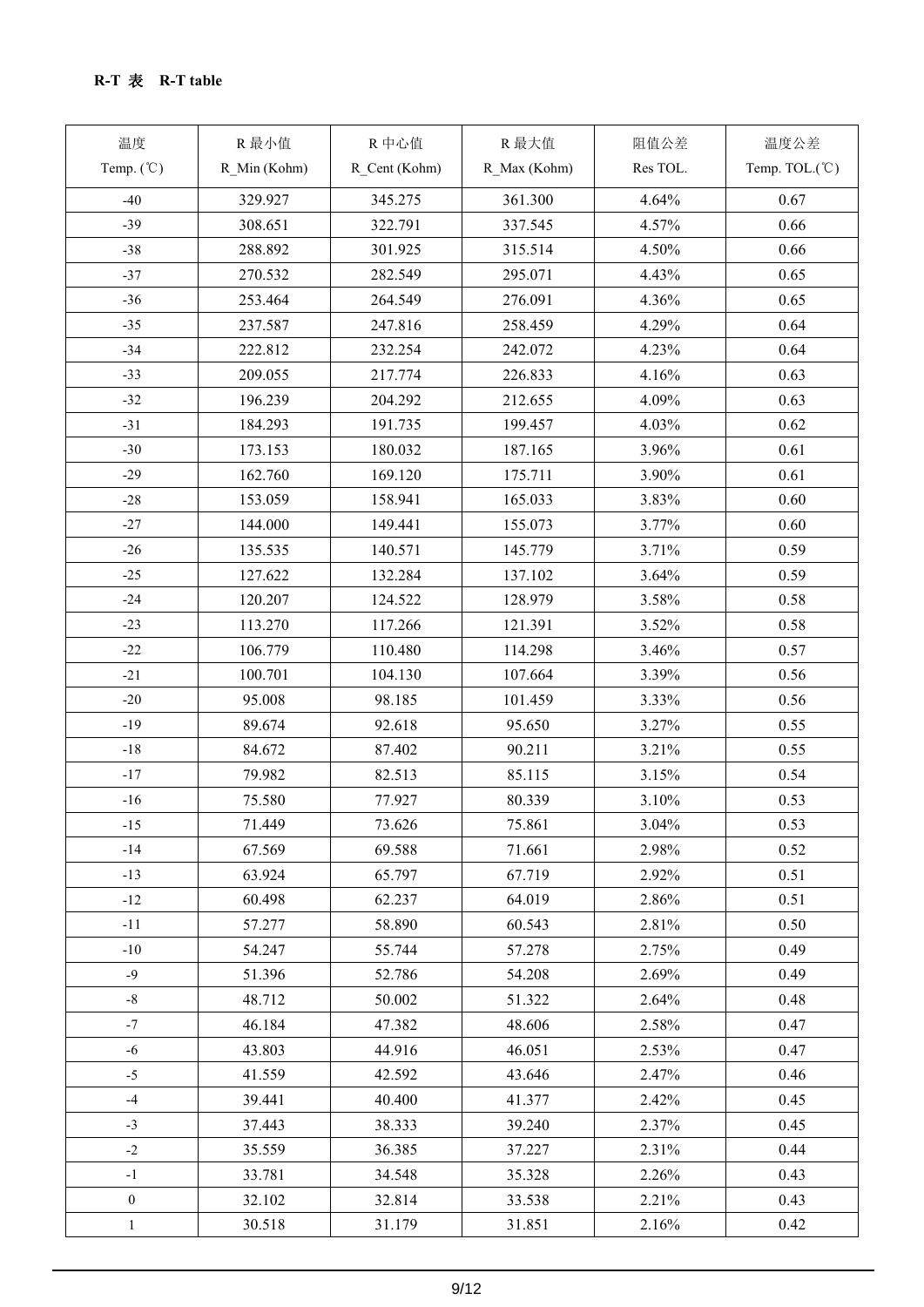| 温度                      | R 最小值        | R中心值          | R 最大值        | 阻值公差     | 温度公差           |
|-------------------------|--------------|---------------|--------------|----------|----------------|
| Temp. $({\degree}C)$    | R Min (Kohm) | R_Cent (Kohm) | R_Max (Kohm) | Res TOL. | Temp. TOL.(°C) |
| $\overline{2}$          | 29.022       | 29.636        | 30.259       | 2.10%    | 0.41           |
| $\overline{\mathbf{3}}$ | 27.608       | 28.178        | 28.756       | 2.05%    | 0.40           |
| $\overline{4}$          | 26.271       | 26.800        | 27.336       | 2.00%    | 0.40           |
| 5                       | 25.007       | 25.497        | 25.994       | 1.95%    | 0.39           |
| 6                       | 23.808       | 24.263        | 24.724       | 1.90%    | 0.38           |
| $\overline{7}$          | 22.674       | 23.096        | 23.523       | 1.85%    | 0.37           |
| $8\,$                   |              |               |              |          |                |
| 9                       | 21.601       | 21.992        | 22.387       | 1.80%    | 0.37           |
|                         | 20.584       | 20.947        | 21.313       | 1.75%    | 0.36           |
| $10\,$                  | 19.622       | 19.958        | 20.297       | 1.70%    | 0.35           |
| 11                      | 18.711       | 19.022        | 19.336       | 1.65%    | 0.34           |
| 12                      | 17.847       | 18.135        | 18.425       | 1.60%    | 0.33           |
| 13                      | 17.028       | 17.294        | 17.563       | 1.55%    | 0.33           |
| 14                      | 16.251       | 16.498        | 16.746       | 1.51%    | 0.32           |
| 15                      | 15.514       | 15.742        | 15.972       | 1.46%    | 0.31           |
| $16\,$                  | 14.814       | 15.025        | 15.237       | 1.41%    | 0.30           |
| 17                      | 14.150       | 14.345        | 14.541       | 1.37%    | 0.29           |
| 18                      | 13.519       | 13.699        | 13.880       | 1.32%    | 0.29           |
| 19                      | 12.921       | 13.086        | 13.253       | 1.27%    | 0.28           |
| 20                      | 12.351       | 12.504        | 12.657       | 1.23%    | 0.27           |
| 21                      | 11.811       | 11.951        | 12.092       | 1.18%    | 0.26           |
| 22                      | 11.296       | 11.426        | 11.555       | 1.13%    | 0.25           |
| 23                      | 10.808       | 10.926        | 11.045       | 1.09%    | 0.24           |
| 24                      | 10.342       | 10.452        | 10.561       | 1.04%    | 0.24           |
| 25                      | 9.900        | 10.000        | 10.100       | 1.00%    | 0.23           |
| 26                      | 9.471        | 9.570         | 9.670        | 1.04%    | 0.24           |
| 27                      | 9.062        | 9.162         | 9.261        | 1.09%    | 0.25           |
| 28                      | 8.673        | 8.773         | 8.872        | 1.13%    | 0.26           |
| 29                      | 8.304        | 8.402         | 8.501        | 1.18%    | 0.27           |
| 30                      | 7.952        | 8.049         | 8.147        | 1.22%    | 0.29           |
| 31                      | 7.616        | 7.713         | 7.811        | 1.26%    | 0.30           |
| 32                      | 7.297        | 7.393         | 7.490        | 1.31%    | 0.31           |
| 33                      | 6.993        | 7.088         | 7.184        | 1.35%    | 0.32           |
| 34                      | 6.703        | 6.797         | 6.892        | 1.39%    | 0.33           |
| 35                      | 6.427        | 6.520         | 6.613        | 1.43%    | 0.35           |
| 36                      | 6.164        | 6.255         | 6.348        | 1.47%    | 0.36           |
| 37                      |              |               |              |          | 0.37           |
|                         | 5.913        | 6.003         | 6.094        | 1.52%    |                |
| 38                      | 5.673        | 5.762         | 5.852        | 1.56%    | 0.38           |
| 39                      | 5.445        | 5.532         | 5.621        | 1.60%    | 0.40           |
| 40                      | 5.226        | 5.313         | 5.400        | 1.64%    | 0.41           |
| 41                      | 5.018        | 5.103         | 5.189        | 1.68%    | 0.42           |
| 42                      | 4.819        | 4.903         | 4.987        | 1.72%    | 0.43           |
| 43                      | 4.629        | 4.711         | 4.795        | 1.76%    | 0.45           |
| 44                      | 4.448        | 4.529         | 4.610        | 1.80%    | 0.46           |
| 45                      | 4.274        | 4.354         | 4.434        | 1.84%    | 0.47           |
|                         |              |               |              |          |                |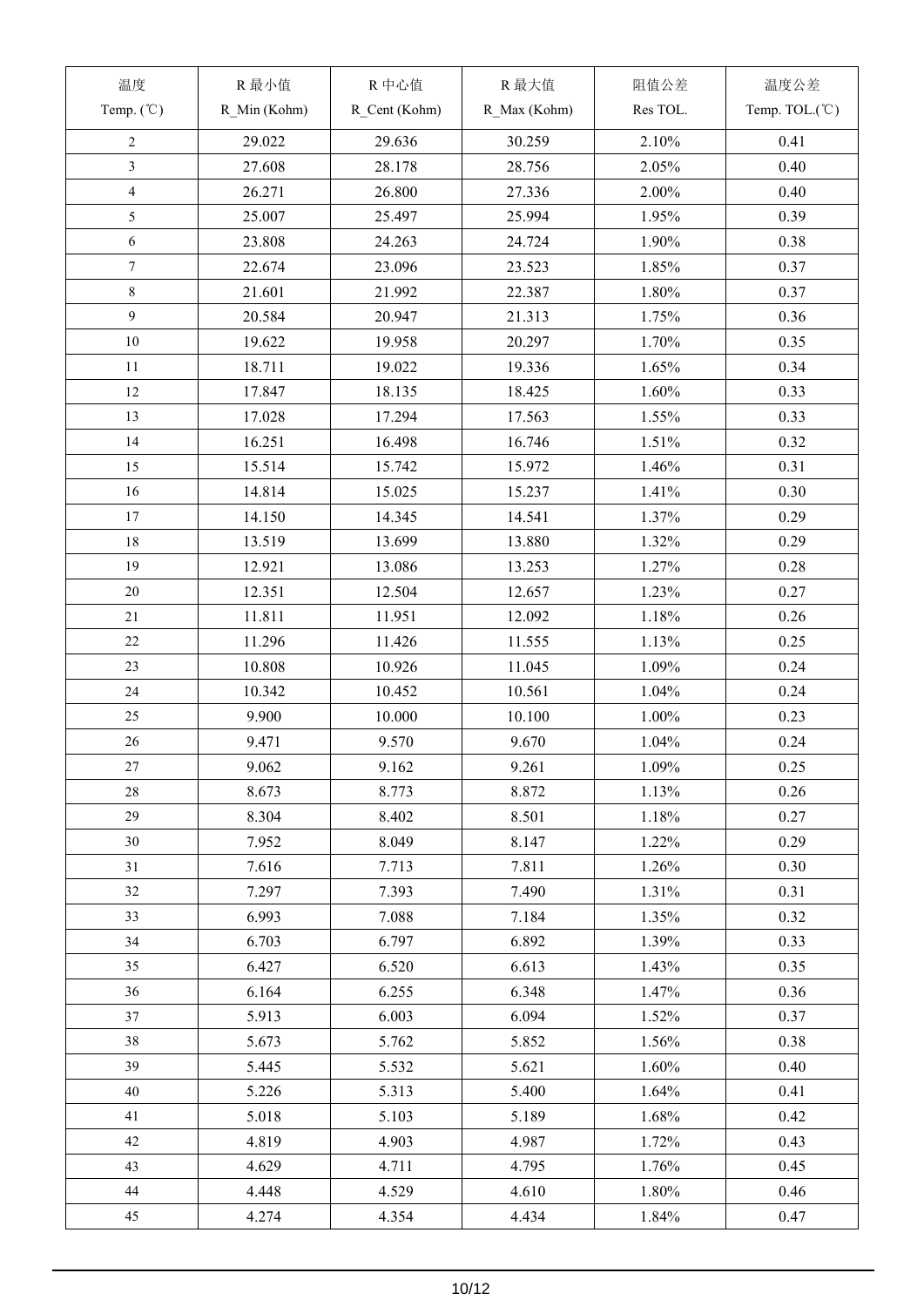| 温度                   | R 最小值        | R中心值          | R 最大值        | 阻值公差     | 温度公差           |
|----------------------|--------------|---------------|--------------|----------|----------------|
| Temp. $({\degree}C)$ | R_Min (Kohm) | R_Cent (Kohm) | R_Max (Kohm) | Res TOL. | Temp. TOL.(°C) |
| 46                   | 4.109        | 4.187         | 4.266        | 1.88%    | 0.49           |
| 47                   | 3.951        | 4.027         | 4.104        | 1.92%    | 0.50           |
| $48\,$               | 3.799        | 3.874         | 3.950        | 1.96%    | 0.51           |
| 49                   | 3.655        | 3.728         | 3.803        | 2.00%    | 0.53           |
| $50\,$               | 3.516        | 3.588         | 3.661        | 2.04%    | 0.54           |
| 51                   | 3.384        | 3.454         | 3.526        | 2.08%    | 0.55           |
| 52                   | 3.257        | 3.326         | 3.396        | 2.12%    | 0.57           |
| 53                   | 3.135        | 3.203         | 3.272        | 2.16%    | 0.58           |
| 54                   | 3.019        | 3.086         | 3.153        | 2.19%    | 0.59           |
| 55                   | 2.908        | 2.973         | 3.039        | 2.23%    | 0.61           |
| 56                   | 2.801        | 2.865         | 2.930        | 2.27%    | 0.62           |
| 57                   | 2.699        | 2.761         | 2.825        | 2.31%    | 0.64           |
| 58                   | 2.601        | 2.662         | 2.724        | 2.35%    | 0.65           |
| 59                   | 2.507        | 2.567         | 2.628        | 2.38%    | 0.66           |
| 60                   |              |               |              | 2.42%    | 0.68           |
|                      | 2.417        | 2.476         | 2.535        |          |                |
| 61                   | 2.331        | 2.388         | 2.447        | 2.46%    | 0.69           |
| 62                   | 2.248        | 2.304         | 2.362        | 2.49%    | 0.71           |
| 63                   | 2.169        | 2.224         | 2.280        | 2.53%    | 0.72           |
| 64                   | 2.092        | 2.146         | 2.201        | 2.57%    | 0.74           |
| 65                   | 2.019        | 2.072         | 2.126        | 2.60%    | 0.75           |
| 66                   | 1.949        | 2.001         | 2.053        | 2.64%    | 0.76           |
| 67                   | 1.882        | 1.932         | 1.984        | 2.67%    | 0.78           |
| 68                   | 1.817        | 1.866         | 1.917        | 2.71%    | 0.79           |
| 69                   | 1.754        | 1.803         | 1.852        | 2.75%    | 0.81           |
| $70\,$               | 1.695        | 1.742         | 1.790        | 2.78%    | 0.82           |
| 71                   | 1.637        | 1.684         | 1.731        | 2.82%    | 0.84           |
| 72                   | 1.582        | 1.628         | 1.674        | 2.85%    | 0.85           |
| 73                   | 1.529        | 1.574         | 1.619        | 2.88%    | 0.87           |
| 74                   | 1.479        | 1.522         | 1.566        | 2.92%    | 0.88           |
| 75                   | 1.430        | 1.472         | 1.516        | 2.95%    | 0.90           |
| 76                   | 1.383        | 1.424         | 1.467        | 2.99%    | 0.92           |
| 77                   | 1.337        | 1.378         | 1.419        | 3.02%    | 0.93           |
| 78                   | 1.294        | 1.333         | 1.374        | 3.06%    | 0.95           |
| 79                   | 1.251        | 1.290         | 1.330        | 3.09%    | 0.96           |
| $80\,$               | 1.211        | 1.249         | 1.288        | 3.12%    | 0.98           |
| 81                   | 1.172        | 1.209         | 1.247        | 3.16%    | 0.99           |
| 82                   | 1.135        | 1.171         | 1.208        | 3.19%    | 1.01           |
| 83                   | 1.099        | 1.134         | 1.171        | 3.22%    | 1.03           |
| 84                   | 1.064        | 1.099         | 1.135        | 3.26%    | 1.04           |
| 85                   | 1.031        | 1.065         | 1.100        | 3.29%    | 1.06           |
| 86                   | 0.998        | 1.032         | 1.066        | 3.32%    | 1.07           |
| 87                   | 0.967        | 1.000         | 1.033        | 3.35%    | 1.09           |
| 88                   | 0.937        | 0.969         | 1.002        | 3.38%    | 1.11           |
| 89                   | 0.908        | 0.940         | 0.972        | 3.42%    | 1.12           |